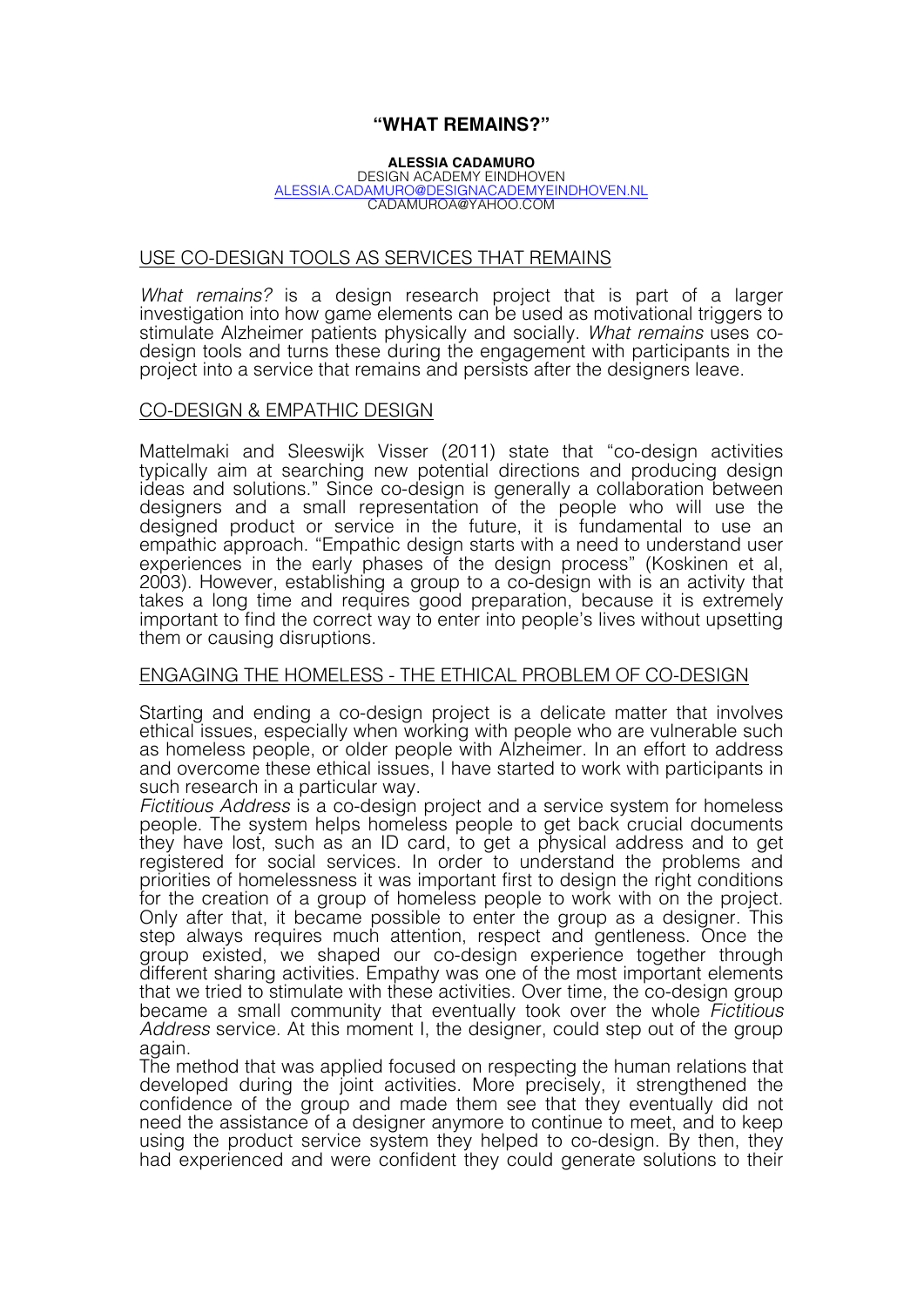problems themselves. The creation of a small independent community is crucial in achieving this stage.

A similar approach facilitated my detachment from the group of homeless people. During the separation phase, it was very important to find a way to maintain communication with the people that I had been involved with. This resulted in a continuing connection through mainly letters, emails and direct visits every few months. This allowed me also to observe the continuing success of the project, without my direct involvement.

#### ENGAGING ALZHEIMER PATIENTS - READDRESSING CO-DESIGN ETHICS

At the moment, I am involved in a second project with Alzheimer patients, to further explore and extend the approach I took in *Fictitious Address.*  Alzheimer disease is the most common form of dementia. There is no cure for it, it worsens as it progresses, and eventually leads to death. In this project I work with Careyn, a social enterprise dedicated to the health and welfare of older people. Through long observation sessions including conversations with a psychologist working at Careyn, it became clear how older people with Alzheimer spend their days at the centre. The Careyn environment is designed to be very stimulating and staff routines are friendly and comfortable. This is a fundamental quality in successful care for Alzheimer patients. According to Kyttä (2003), "Environmental psychology suggests how a pleasurable living environment is composed of physical, social and emotional environmental offerings or affordances divided into community feeling, aesthetics, safety, recreation, activities and needs of different resident groups".

However, during my visits to Careyn, I also noticed some similarities with observations in care centres by Kälviäinen, (2012): "[On the one hand] care homes filled with devices, messy information boards, differing styles of furniture and stimulation material are fussy and associated with disrespect. Assistive devices stimulate experiences of disability stigma, cleaning items communicate about constant cleaning and an unclean environment, and children's materials imply childish residents. On the other hand too bare environments with cold colours and lighting, public space items and settings present a displeasing, boring and even scary atmosphere redolent of healthcare institutions.

# A LACK OF INTERACTIONS

Most striking during all my observations was however that the patients did not have any interaction together. Even though they share some spaces on a daily basis, they are completely confined to their own world, detached from the environment in which they live and from the world outside the care home. In order to understand and explore opportunities to create social stimulation between older people with Alzheimer I used co-design as a research method. Through co-design "designers (or design researchers) can facilitate the initiation of collaborative processes as well as participating to the process as contributors" Mattelmaki, (2011). Older people with Alzheimer and caretakers at Careyn are involved as the experts that will guide me to understand what Alzheimer disease is. They are the experts of their own life experiences, because every day, sometimes during many years, they have had to deal with their problems and think about possible solutions. I knew from the previous co-design projects *Fictitious Address* that it is necessary to engage participants with and through empathy if I wanted to create a collaborative group with them.

According to a psychologist and caretakers at Careyn, "elderly with Alzheimer are a very delicate group because of their disease. For them it is easy to become restless, aggressive or passive and lost." In order to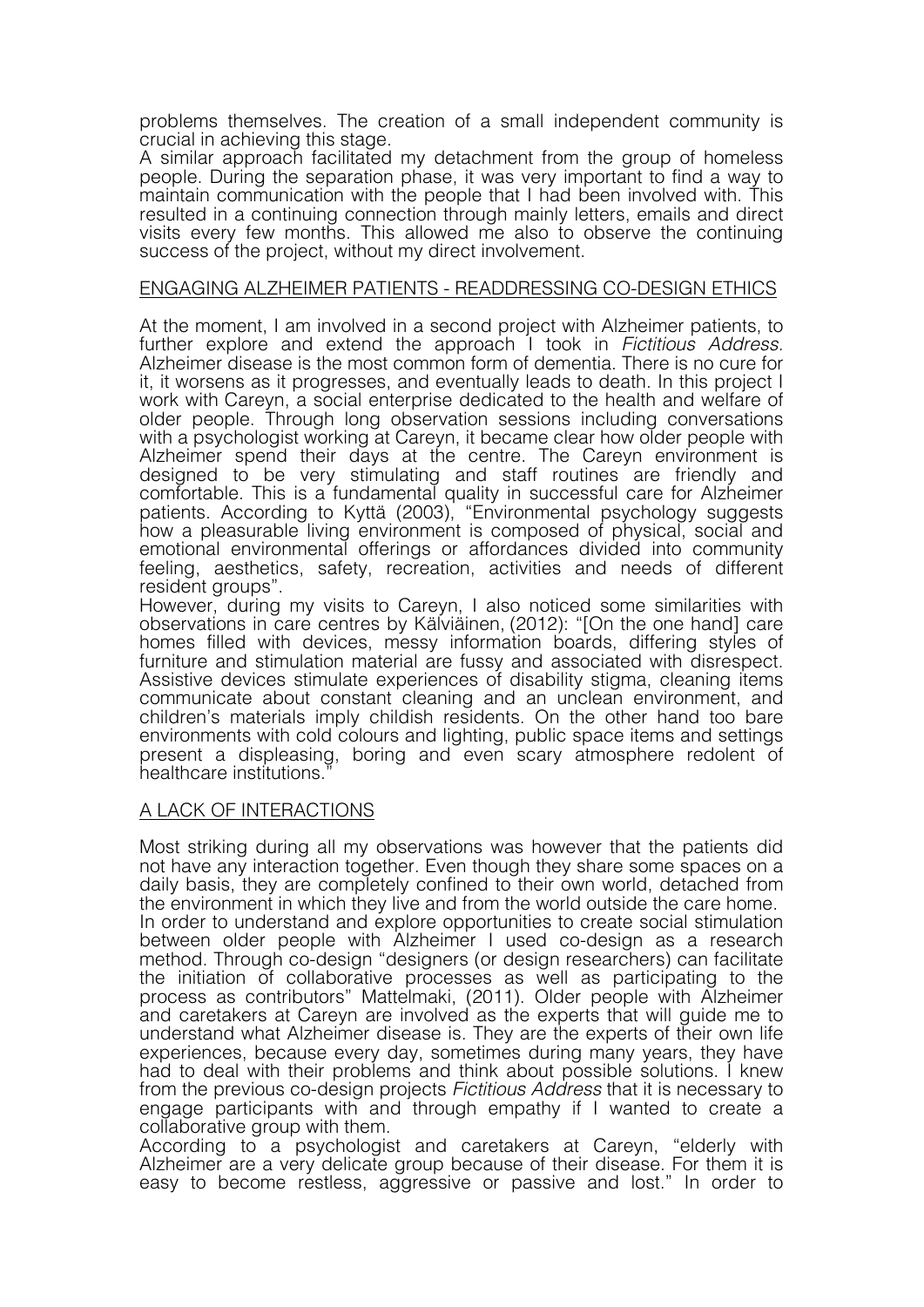become familiar with them I started to spend long periods inside care homes, especially during lunchtime. Lunchtime in the care homes is the moment where the patients gather together to share the same table and food, but during the observations it was clear that they did not have any interaction, communication or conversation together. Yet, eating and speaking together, about the weather, their families, and many other simple topics presented me an intense and good starting point for feeling accepted by patients and caretakers, allowing me to start our collaboration in a positive manner.

# FUTURE CO-DESIGN EXPERIMENTS

In order to overcome communication problems between elderly with Alzheimer I designed two group experiments, to be proposed during lunch and dinner at the care home. The aim of these experiments is to stimulate social interaction within a safe and well-known environment by using food and the concept of sharing. Two playful co-design interventions aim to use lunch as a moment to trigger dialogues and more generally communication between people sitting at the same table. In this part of the project, as a designer, it is very important to be accepted as part of the whole group because the co-design experiments are only possible via my direct participation to these activities.

The first experiment comprises feeding each other using long wooden sticks. Each stick is too long for a person to use it her or himself. The experiment proposes to use it for feeding another person through an engaging interaction.

In the second and subsequent experiment each participant has two plates in front of her or himself, one empty and one containing just one of the ingredients of the entire lunch. Each person is asked to place a portion of food on the empty plate and then pass the plate to the person at her or his right. This is then repeated until, step by step, all of the plates have all the ingredients and arrive again at the initial owner of the plate, full of food.

Both experiments will last for a few weeks with the same people, with the main aim to consolidate the group.

# **CONCLUSIONS**

The objective of this approach to co-design is to find ways to slowly enter a sensitive environment with vulnerable people, through creating friendships with the participants and proposing an involvement into activities that stimulate the creation of a collaborative group. This initial part is necessary especially to stimulate mutual trust and complicity between designers and participants.

The end of the co-design experience can be a traumatic event for a codesign group because of the intense relations built during the collaboration. In particular if a co-design group is created with vulnerable people, a lot of new emotions and feelings are involved. Co-design events such as the ones described here typically generate a weekly routine that may create a feeling of safety between the participants. If this safe environment suddenly disappears, this may create problems for some of the participants.

The co-design experience that is created in the projects described here are designed to persist. This principle is the starting point for designing services in the *What Remains* project. Using game elements, these services aim to provide life benefits to older people with Alzheimer. The co-design process still has to go through a number of iterations to find out what interactions and game elements will work best to create a service that can remain after the designer leaves.

# ACKNOWLEDGEMENTS